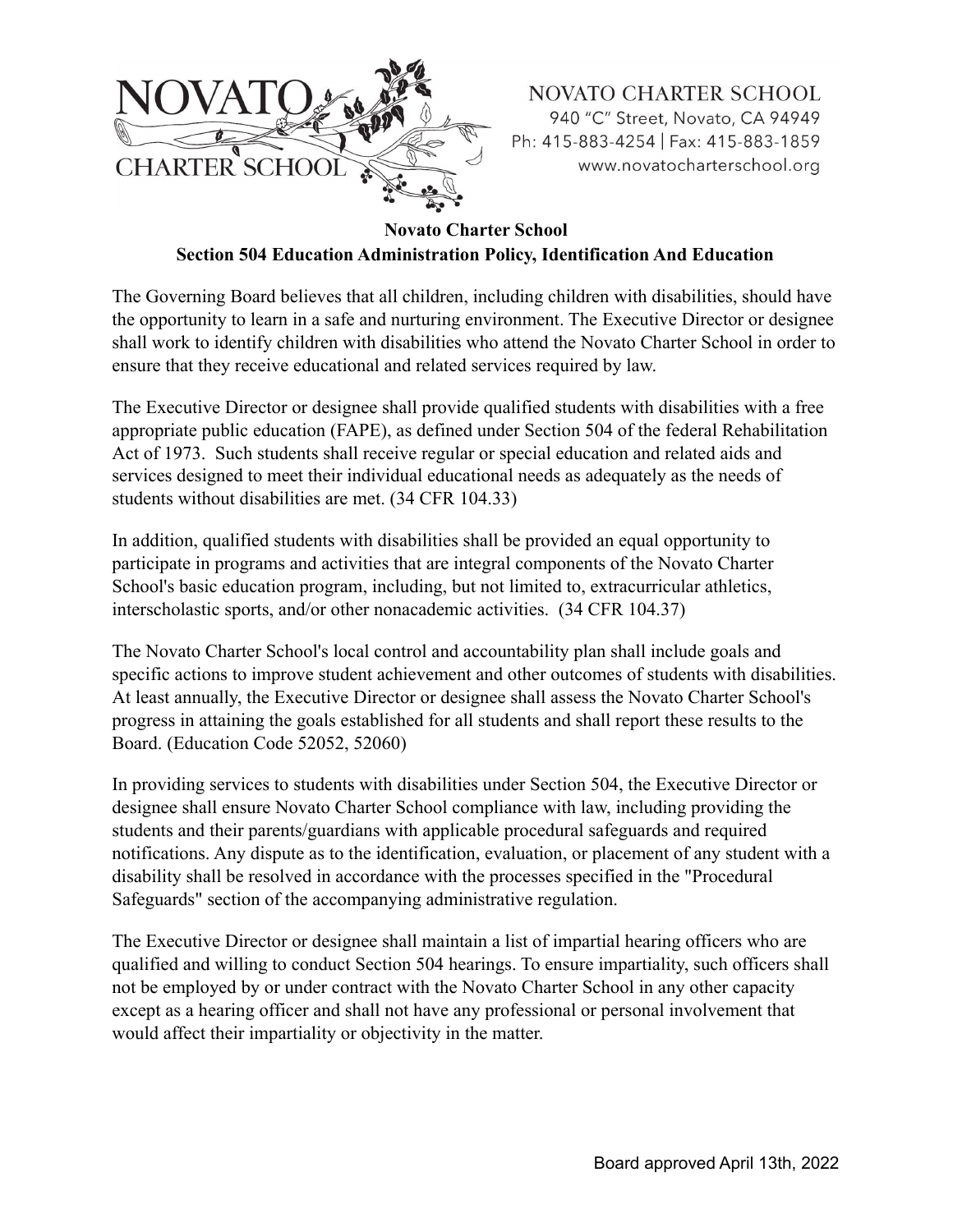

## **Regulation 6164.6: Identification And Education Under Section 504**

The Executive Director designates the following position as the Novato Charter School's 504 Coordinator to implement the requirements of Section 504 of the federal Rehabilitation Act of 1973: (34 CFR 104.7)

Assistant Director

#### **Definitions**

For the purpose of implementing Section 504, the following terms and phrases shall have only the meanings specified below:

*Free appropriate public education (FAPE)* means the provision of regular or special education and related aids and services designed to meet the individual educational needs of a student with disabilities as adequately as the needs of students without disabilities are met, at no cost to the student or his/her parent/guardian except when a fee is specifically authorized by law for all students. (34 CFR 104.33)

*Student with a disability* means a student who has a physical or mental impairment which substantially limits one or more major life activities. (28 CFR 35.108)

*Physical impairment* means any physiological disorder or condition, cosmetic disfigurement, or anatomical loss affecting one or more body systems, such as neurological, musculoskeletal, special sense organs, respiratory (including speech organs), cardiovascular, reproductive, digestive, genito-urinary, immune, hemic, lymphatic, skin, and endocrine. (28 CFR 35.108)

*Mental impairment* means any mental or psychological disorder, such as intellectual disability, organic brain syndrome, emotional or mental illness, and specific learning disability. (28 CFR 35.108)

*Substantially limits major life activities* means limiting a person's ability to perform functions, as compared to most people in the general population, such as caring for himself/herself, performing manual tasks, seeing, hearing, eating, sleeping, walking, standing, lifting, bending, speaking, breathing, learning, reading, concentrating, thinking, writing, communicating, and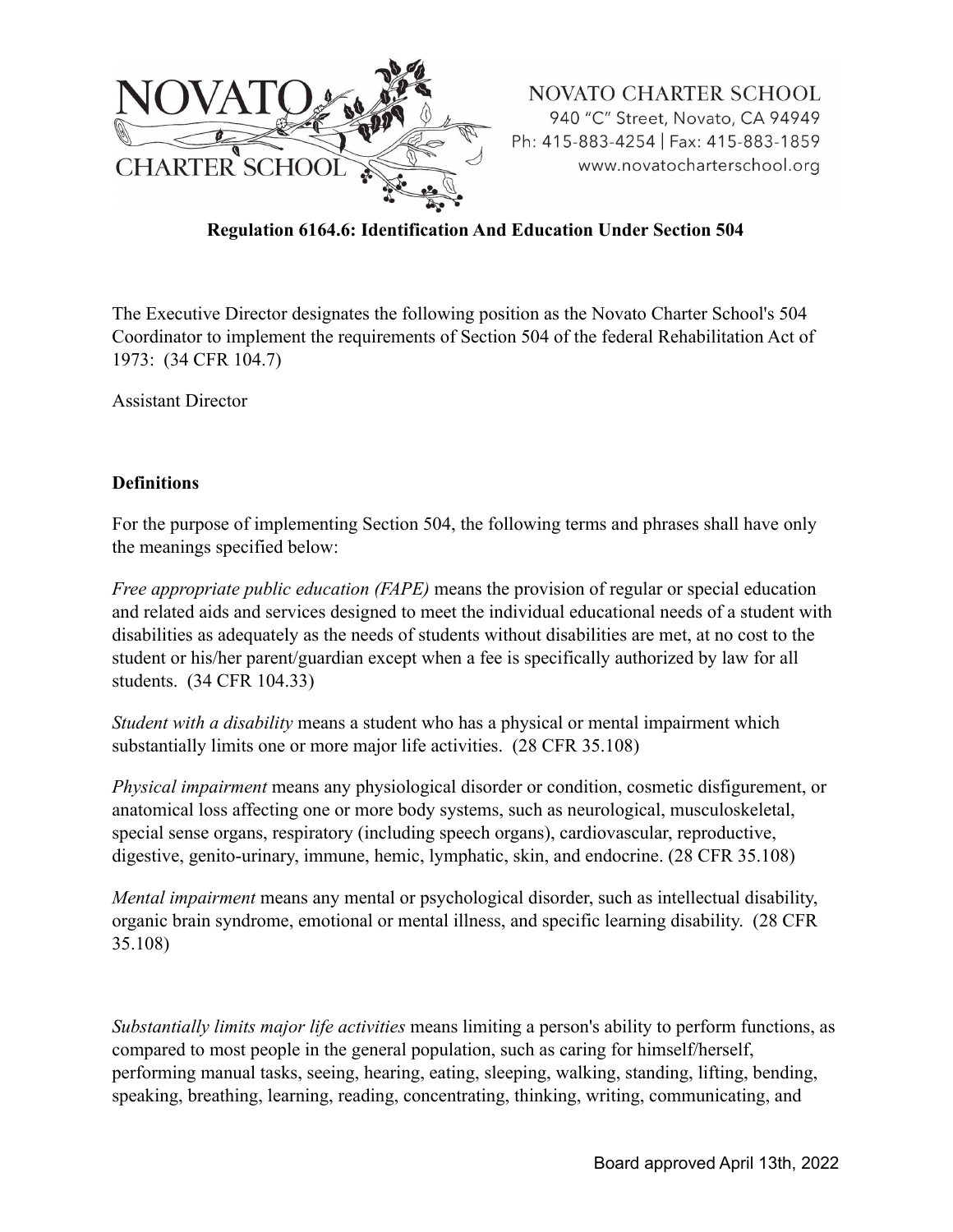

working. Major life activities also includes major bodily functions such as functions of the immune system, special sense organs and skin, normal cell growth, digestive, bowel, bladder, neurological, brain, respiratory, circulatory, cardiovascular, endocrine, hemic, lymphatic, musculoskeletal, and reproductive functions, as well as the operation of an individual organ within a body system. The determination of whether an impairment substantially limits a student's major life activities shall be made without regard to the ameliorative effects of mitigating measures other than ordinary eyeglasses or contact lenses. Mitigating measures are measures that an individual may use to eliminate or reduce the effects of an impairment, including, but not limited to, medications, medical supplies or equipment, prosthetic devices, assistive devices, reasonable modifications or auxiliary aids or services, learned behavioral or adaptive neurological modifications, psychotherapy, behavioral therapy, or physical therapy. (42 USC 12102; 28 CFR 35.108)

#### **Referral, Identification, and Evaluation**

Any action or decision to be taken by the Novato Charter School involving the referral, identification, or evaluation of a student with disabilities shall be in accordance with the following procedures:

1. A parent/guardian, teacher, other school employee, student success team, or community agency may refer a student to the principal or 504 Coordinator for identification as a student with a disability under Section 504.

2. Upon receipt of any such referral, the Executive Director, 504 Coordinator, or other qualified individual with expertise in the area of the student's suspected disability shall consider the referral and determine whether an evaluation is appropriate. This determination shall be based on a review of the student's school records, including those in academic and nonacademic areas of the school program; consultation with the student's teacher(s), other professionals, and the parent/guardian, as appropriate; and analysis of the student's needs.

3.If it is determined that an evaluation is unnecessary, the Executive Director or 504 Coordinator shall inform the parents/guardians in writing of this decision and of the procedural safeguards available, as described in the "Procedural Safeguards" section below.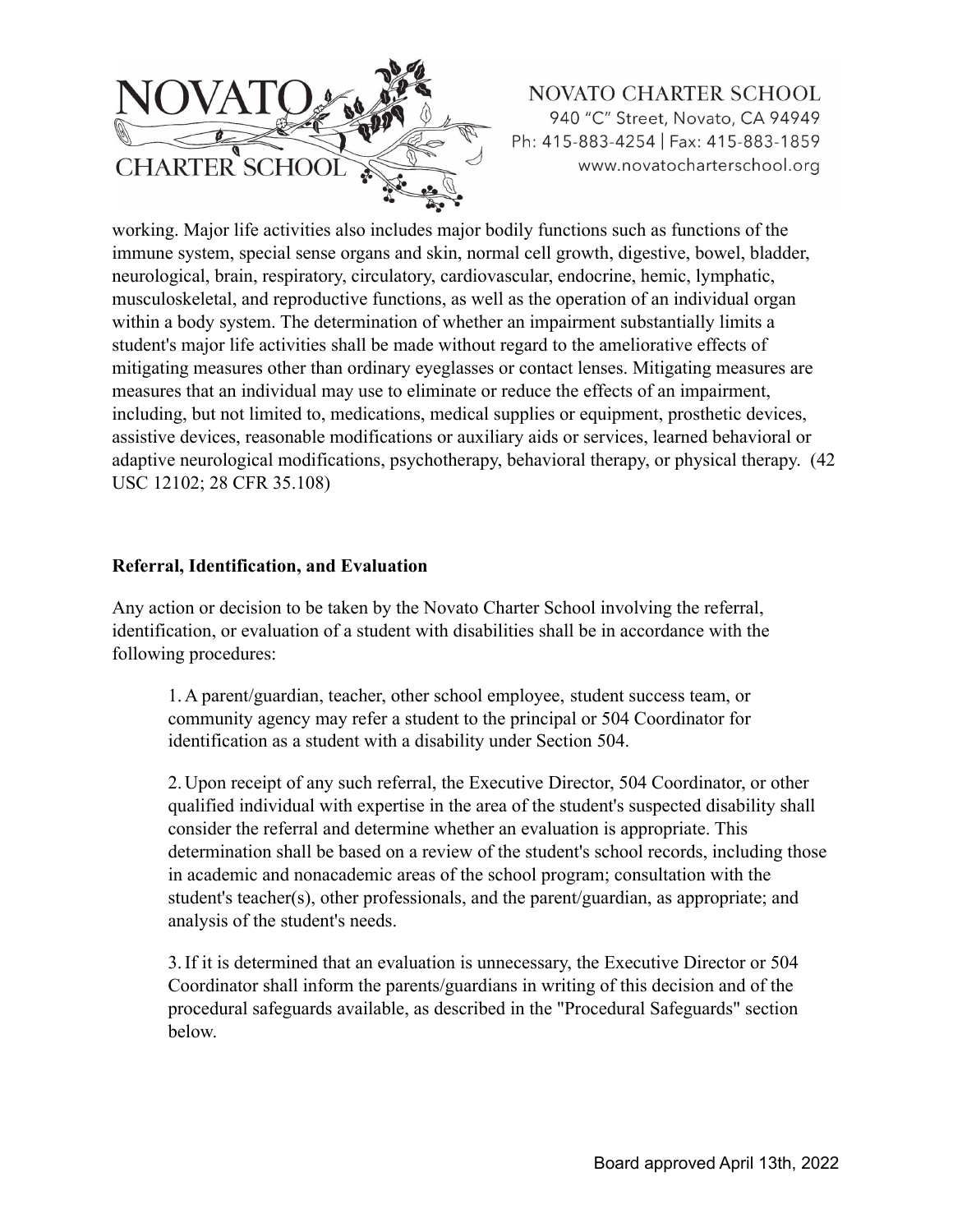

4.If the student needs or is believed to need special education or related services under Section 504, the Novato Charter School shall conduct an evaluation of the student prior to his/her initial placement. (34 CFR 104.35)

Prior to conducting an initial evaluation of a student for eligibility under Section 504, the Novato Charter School shall obtain written parent/guardian consent.

The Novato Charter School's evaluation procedures shall ensure that the tests and other evaluation materials: (34 CFR 104.35)

a. Have been validated and are administered by trained personnel in conformance with the instruction provided by the test publishers

b. Are tailored to assess specific areas of educational need and are not merely designed to provide a single general intelligence quotient

c. Reflect the student's aptitude or achievement or whatever else the tests purport to measure rather than his/her impaired sensory, manual, or speaking skills, except where those skills are the factors that the tests purport to measure

### **Section 504 Services Plan and Placement**

Services and placement decisions for students with disabilities shall be determined as follows:

1. A multidisciplinary 504 team shall be convened to review the evaluation data in order to make placement decisions.

The 504 team shall consist of a group of persons knowledgeable about the student, the meaning of the evaluation data, and the placement options. (34 CFR 104.35)

In interpreting evaluation data and making placement decisions, the team shall draw upon information from a variety of sources, including aptitude and achievement tests, teacher recommendations, physical condition, social or cultural background, and adaptive behavior. The team shall also ensure that information obtained from all such sources is documented and carefully considered and that the placement decision is made in conformity with 34 CFR 104.34. (34 CFR 104.35)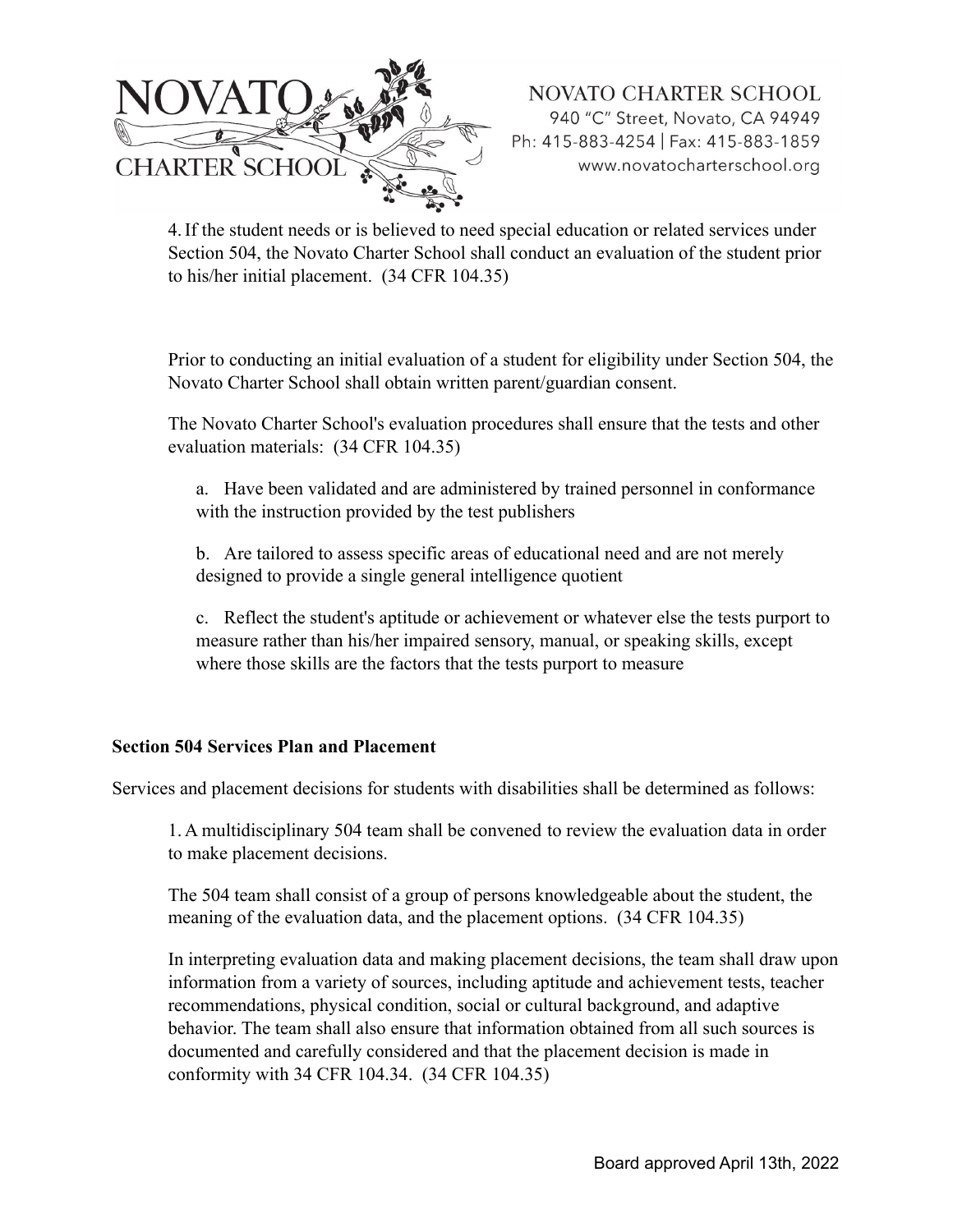

2.If, upon evaluation, a student is determined to be eligible for services under Section 504, the team shall meet to develop a written 504 services plan which shall specify the types of regular or special education services, accommodations, and supplementary aids and services necessary to ensure that the student receives FAPE.

3.The parents/guardians shall be invited to participate in the meeting and shall be given an opportunity to examine all relevant records.

4.If the 504 team determines that no services are necessary for the student, the record of the team's meeting shall reflect whether or not the student has been identified as a person with a disability under Section 504 and shall state the basis for the determination that no special services are presently needed. The student's parent/guardian shall be informed in writing of his/her rights and procedural safeguards, as described in the "Procedural Safeguards" section below.

5.The student shall be placed in the regular educational environment, unless the Charter School can demonstrate that the education of the student in the regular environment with the use of supplementary aids and services cannot be achieved satisfactorily. The student shall be educated with those who are not disabled to the maximum extent appropriate to his/her individual needs. (34 CFR 104.34)

6.The Novato Charter School shall complete the identification, evaluation, and placement process within a reasonable time frame. The Novato Charter School shall adhere to this time frame regardless of any extended school breaks or times that school is otherwise not in session.

7. A copy of the student's Section 504 services plan shall be kept in his/her student record. The student's teacher(s) and any other staff who provide services to the student shall be informed of the plan's requirements.

### **Review and Reevaluation**

The 504 team shall monitor the progress of the student and, at least annually, shall review the effectiveness of the student's Section 504 services plan to determine whether the services are appropriate and necessary and whether the student's needs are being met as adequately as the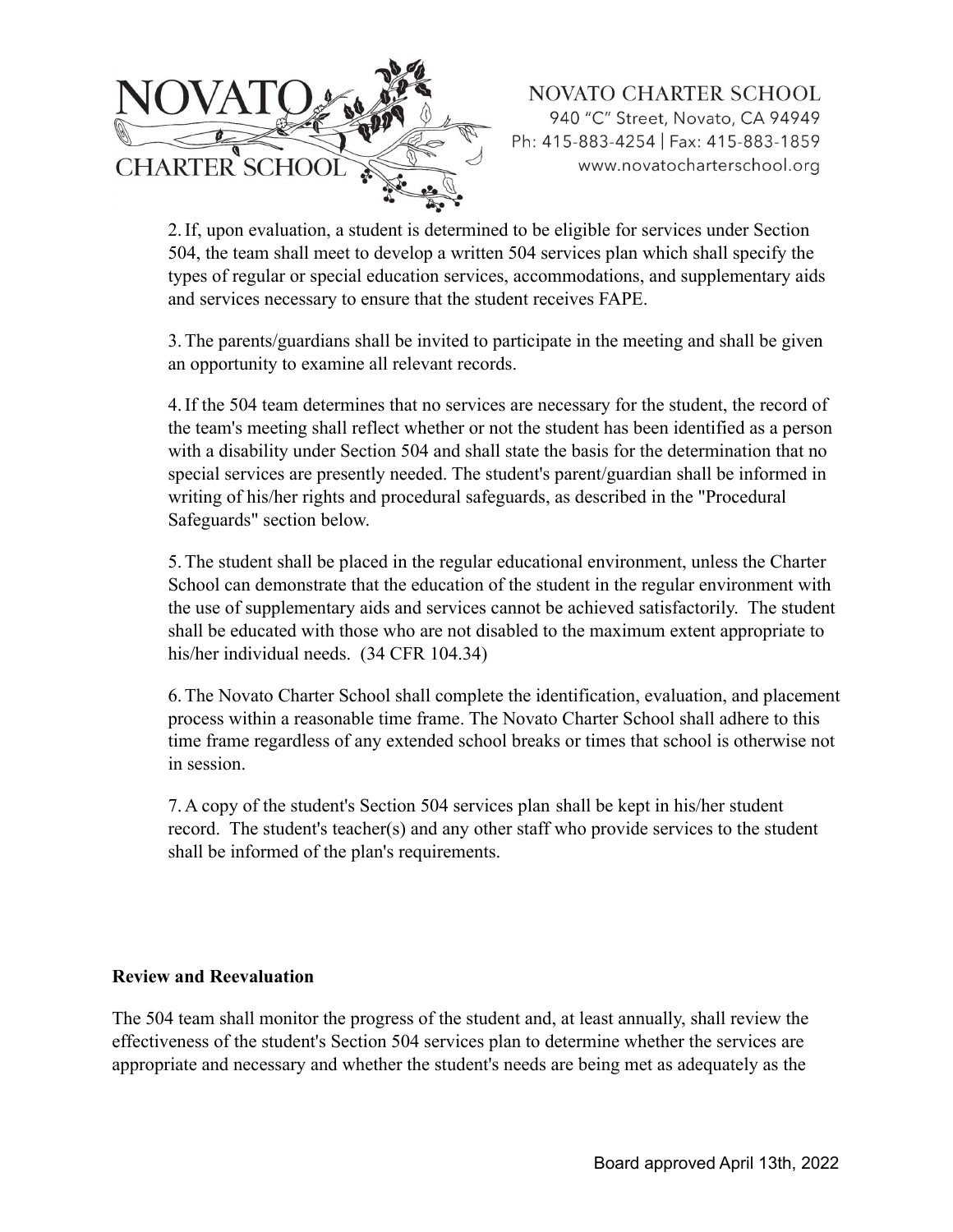

needs of students without disabilities are met. In addition, each student with a disability under Section 504 shall be reevaluated at least once every three years.

A reevaluation of the student's needs shall be conducted before any subsequent significant change in placement. (34 CFR 104.35)

### **Procedural Safeguards**

The Executive Director or designee shall notify the parents/guardians of students with disabilities of all actions and decisions by the Novato Charter School regarding the identification, evaluation, or educational placement of their children. He/she also shall notify the parents/guardians of all the procedural safeguards available to them if they disagree with the Novato Charter School's action or decision, including an opportunity to examine all relevant records and an impartial hearing before a hearing officer chosen by the Novato Charter School in which they shall have the right to participate. (34 CFR 104.36)

If a parent/guardian disagrees with any Novato Charter School action or decision regarding the identification, evaluation, or educational placement of his/her child under Section 504, he/she may request a Section 504 due process hearing within 30 days of that action or decision.

Prior to requesting a Section 504 due process hearing, the parent/guardian may, at his/her discretion, but within 30 days of the Novato Charter School's action or decision, request an administrative review of the action or decision. The Coordinator shall designate an appropriate administrator to meet with the parent/guardian to attempt to resolve the issue and the administrative review shall be held within 14 days of receiving the parent/guardian's request. If the parent/guardian is not satisfied with the resolution of the issue, or if the parent/guardian did not request an administrative review, he/she may request a Section 504 due process hearing.

A Section 504 due process hearing shall be conducted in accordance with the following procedures:

1.The parent/guardian shall submit a written request to the Coordinator within 30 days of receiving the Novato Charter School's decision or, if an administrative review is held, within 14 days of the completion of the review. The request for the due process hearing shall include:

a.The specific nature of the decision with which he/she disagrees

b.The specific relief he/she seeks